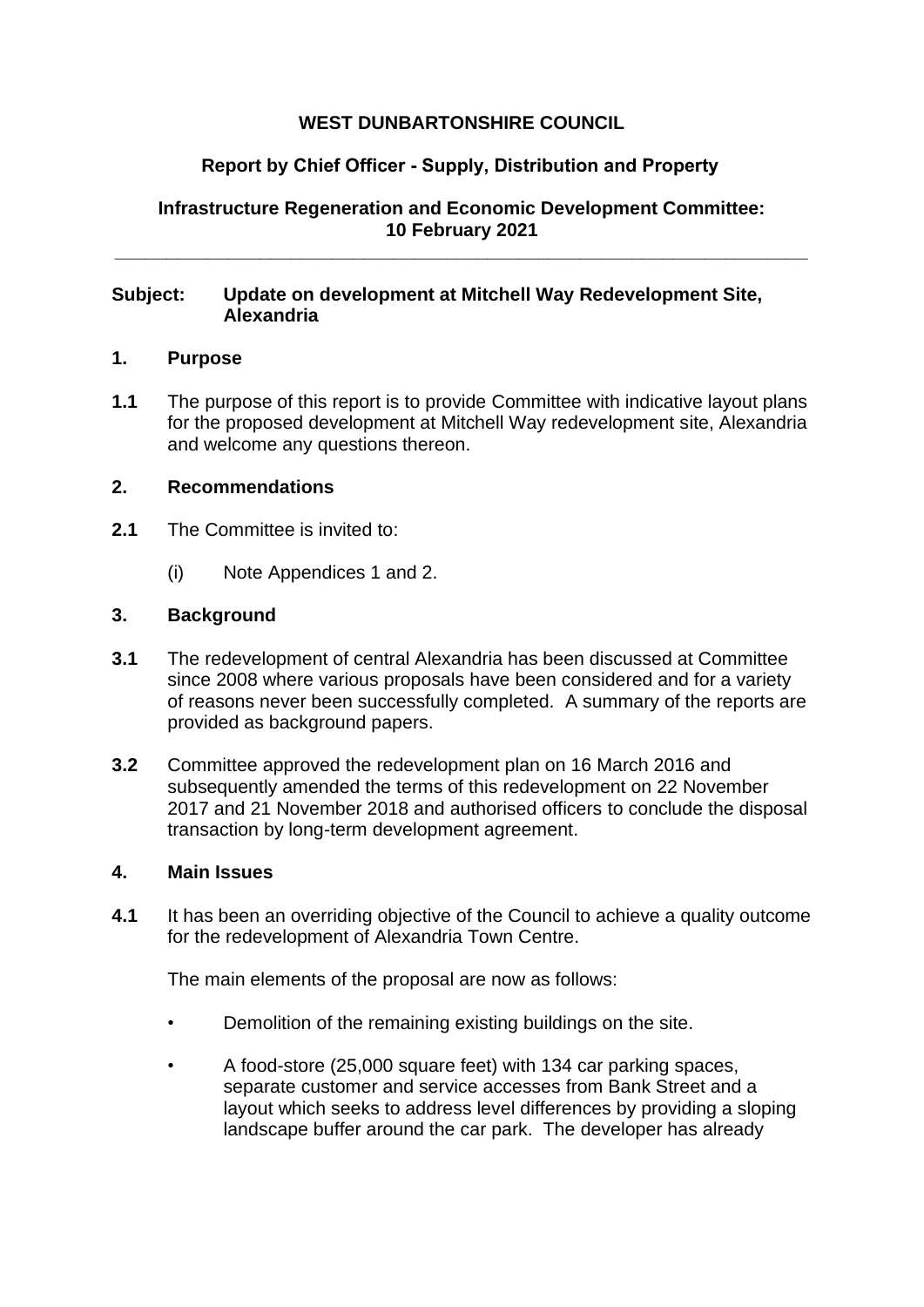carried out PAN consultation and will work closely with Planning Service to ensure a high quality design for Alexandria. (Appendix 1)

- A three storey development of residential and commercial. The developer will work closely with Planning Service to ensure a high quality design for Alexandria.
- Public realm improvements to the remaining section of Mitchell Way and the western side of Bank Street this will be in conjunction with the Council's our Regeneration team who will work closely with the developer to ensure a high quality design to match with the existing improvement works already carried out. (Appendix 2)
- **4.2** Following Committee approved approval on 21 November 2018 the development it was agreed to progress with Lidl UK Gmbh and following what has been prolonged and detailed discussions the indication is that Lidl UK Gmbh are looking to progress their planning application with a view to being onsite in June 2021.
- **4.3** Following Committee on 18 November 2020 the requirements of commercial tenants in Alexandria has changed significantly which will require further consideration to the residential and commercial development but the developer will work closely with Corporate Asset Management, Regeneration, Local Community Groups and Planning Service to ensure the proposal submitted to Planning is high quality design and has linkages to the Main Street.
- **4.4** Officers were asked to seek the views of the Alexandria Town Centre Forum and following discussion the Forum are generally supportive of a development but with as few as possible additional retail units at all with the exception of the main store development and that any commercial development should front onto Mitchell Way.

In relation to the public realm improvements the Forum have asked that WDC are mindful of on-going maintenance costs of public realm and any commercial units they may come to own, and should endeavour to keep things low maintenance.

The forum strongly supports housing at this site but is not supportive of residential development above a commercial development. Their view is that this model has been built in a number of locations in Haldane, Renton and Alexandria previously and have stood the test of time. A development similar to those at Creveul Court they believe would be a more suitable development for this location. The Forum firmly believe that a residential development will encourage commercial growth on the Main Street. It is to be noted that the Forum are not in favour of any high rise development on this location.

The Forum are firmly of the view that the store development should be facing onto Mitchell Way as this this a town centre development as they believe this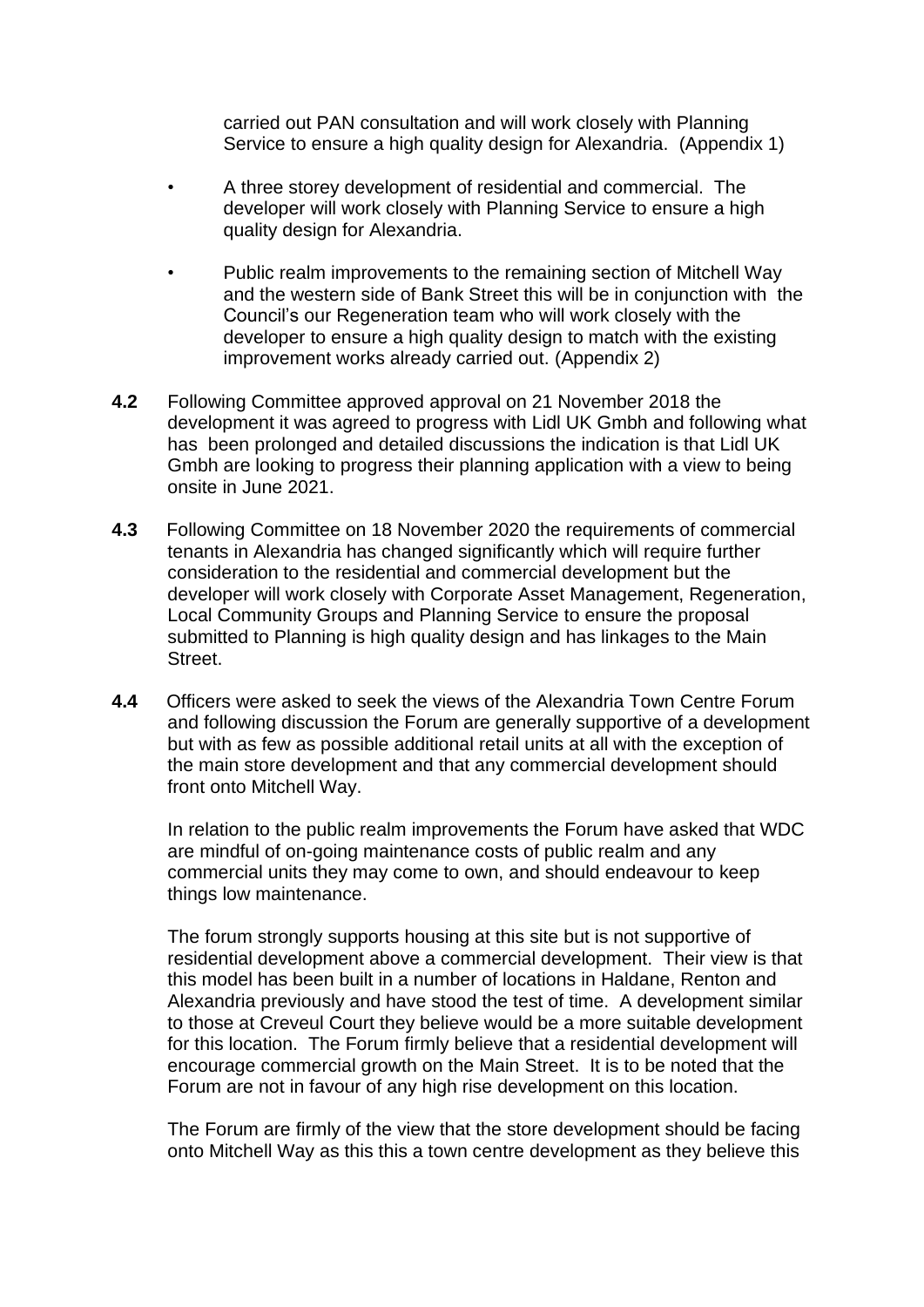will not deliver measurable footfall to the Main Street. They believe there are other locations which should be explored within the larger development site looking at retention of road from Church Street to avoid further impact of additional traffic onto Main Street.

## **5. People Implications**

**5.1** There are no significant people implications other than the resources required by the Asset Management and Legal Services to conclude the proposed disposal.

# **6. Financial and Procurement Implications**

- **6.1** There are no financial implications arising from this report.
- **6.2** There are no procurement implications arising from this report.

# **7. Risk Analysis**

- **7.1** There is a risk that the redevelopment does not proceed due to unknown factors at this time which may result in a remarketing of the site.
- **7.2** We acknowledge the general uncertainty created by the coronavirus pandemic and that this may influence the prospective buyers plans adversely.

## **8. Environmental Sustainability**

**8.1** Future use of the site would require to comply with normal statutory frameworks.

## **9 Equalities Impact Assessment (EIA)**

**9.1** An Equality Impact Screening did not indicate any further action required.

## **10. Consultation**

**10.1** Consultations have been undertaken with Regulatory Services in relation to the proposed disposal.

## **11. Strategic Assessment**

- **11.1** This report contributes to the Council's Strategic Priorities and in particular towards economic growth and employability.
- **11.2** This development will also support the four strategic priorities of the Council's updated Economic Development Strategy (2015-2020):
	- Stimulating economic investment and growing the business base;
	- Improving the skills of all our people and supporting them into work;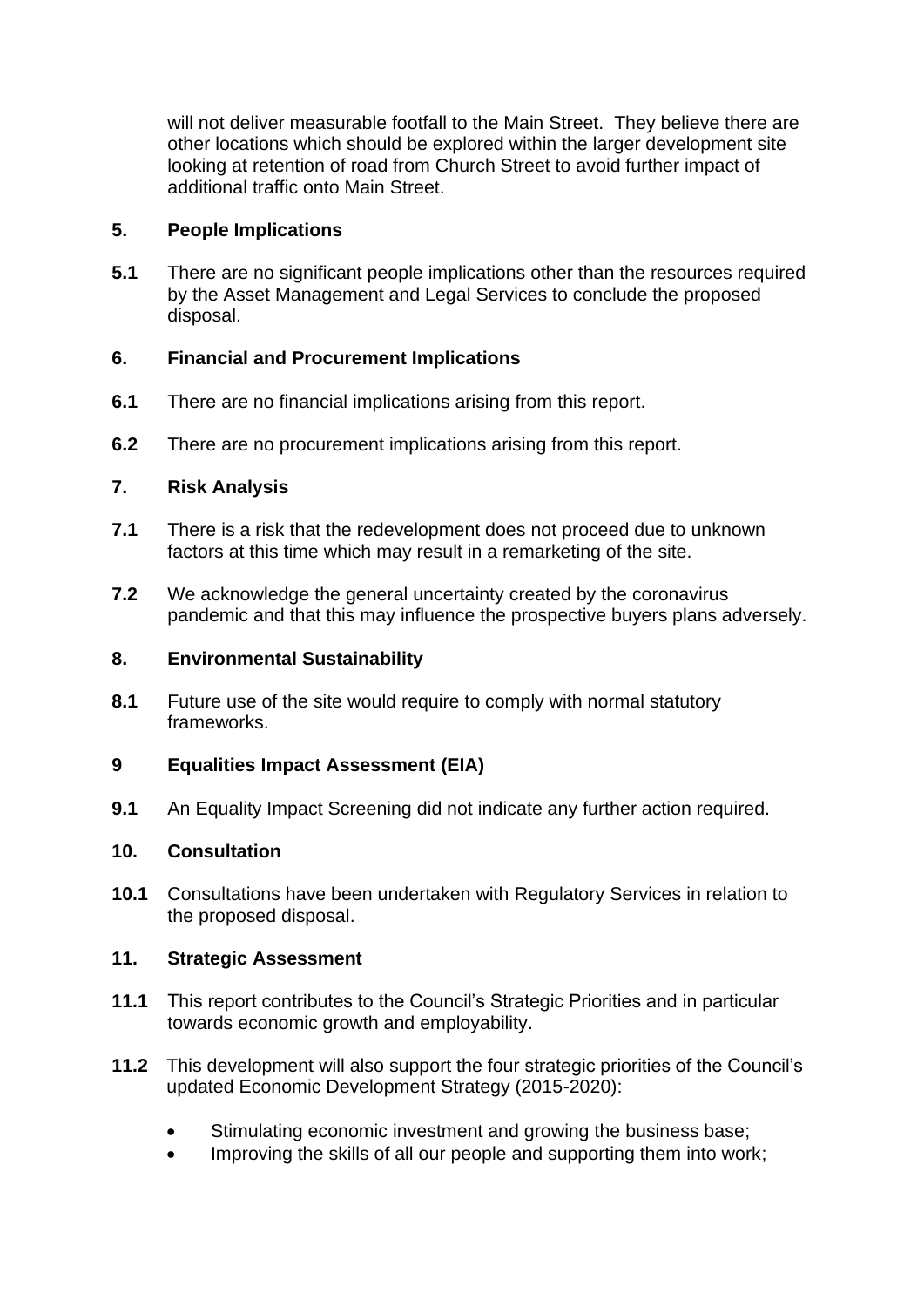- Creating an inclusive and prosperous place where people choose to live, work and invest; and
- Building stronger partnerships and innovative approaches to delivery.

**Angela Wilson** 

| <b>Chief Officer</b><br>Date: 3 February 2021 |                                                                                                                                                         |
|-----------------------------------------------|---------------------------------------------------------------------------------------------------------------------------------------------------------|
| <b>Person to Contact:</b>                     | Michelle Lynn, Assets Co-ordinator, Council Offices,<br>Bridge Street, Dumbarton, G82 1NT. T:01389 776992<br>Email: michelle.lynn@west-dunbarton.gov.uk |
| <b>Appendices:</b>                            | Appendix 1 - Indicative Layout Plan<br>Appendix 2 - Indicative Public Realm                                                                             |
| <b>Background Papers:</b>                     | Report to Housing, Environment and Economic<br>Development (HEED) Committee of 9 January 2008<br>entitled Alexandria Town Centre Masterplan Update      |
|                                               | Report to HEED Committee of 8 October 2008 entitled<br>Alexandria Town Centre Masterplan                                                                |
|                                               | Report to HEED Committee of 3 March 2010 entitled<br>Alexandria Masterplan: Mitchell Way Marketing Brief                                                |
|                                               | Report to HEED Committee of 3 March 2010 entitled<br><b>Surplus Council Housing Stock: Owners</b>                                                       |
|                                               | Report to Council of 29 Jan 2011 entitled Securitisation of<br>the Council's Non Operational Estates Portfolio                                          |
|                                               | Report to HEED Committee of 7 September 2011<br>entitled Alexandria Masterplan: Mitchell Way<br><b>Redevelopment Site;</b>                              |
|                                               | Report to HEED Committee of 13 February 2013<br>entitled Mitchell Way Redevelopment Site: Request to<br>extend site area to be marketed;                |
|                                               | Report to HEED Committee of 26 February 2014 entitled<br>Preferred Bidder for Mitchell Way Development Site in<br>Alexandria;                           |
|                                               | Report to IRED Committee of 18 June 2014;                                                                                                               |